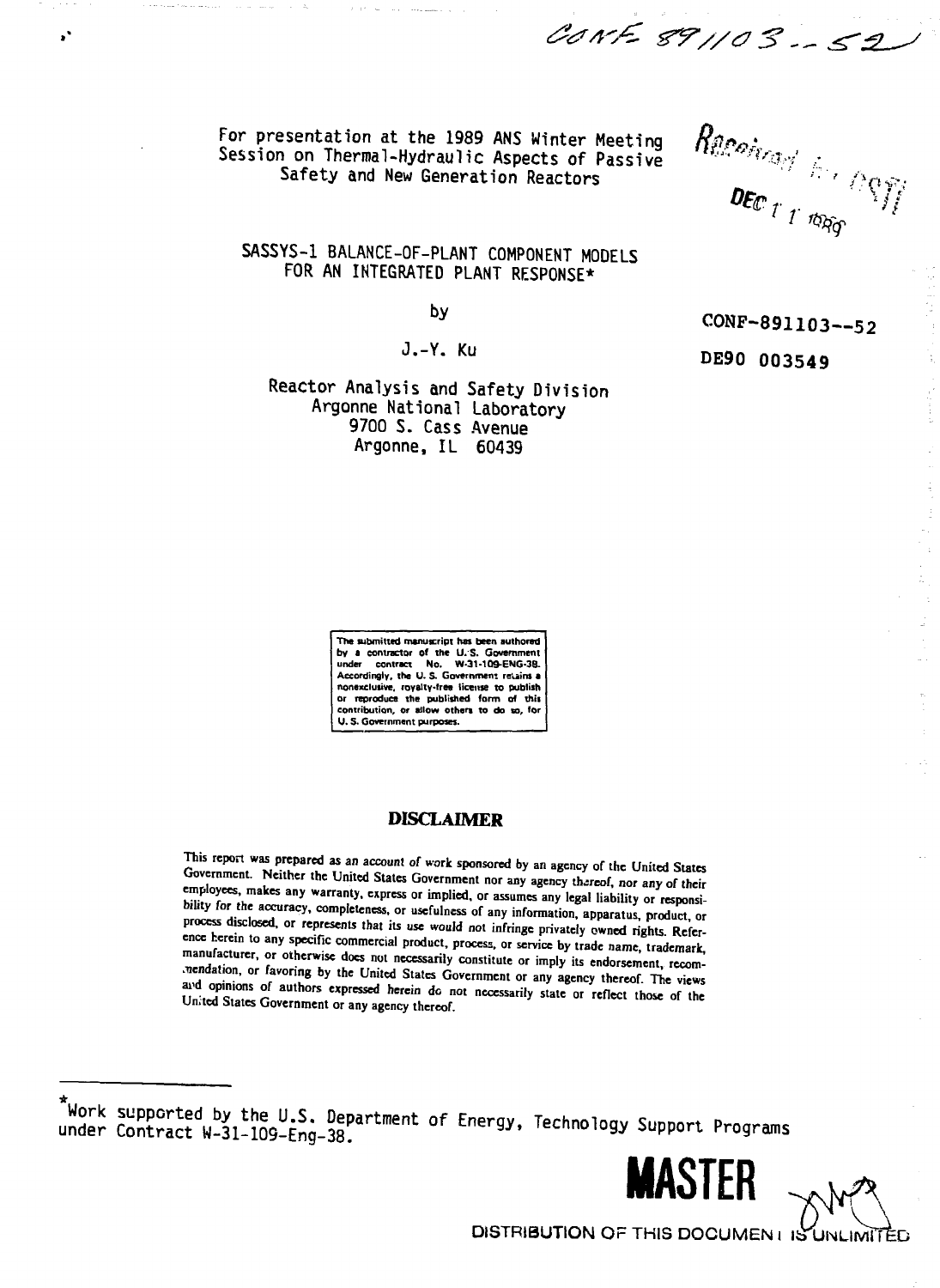## **SASSYS-1 BALANCE-OF-PLANT COMPONENT MODELS FOR AN INTEGRATED PLANT RESPONSE**

## **Introduction**

**Models of power plant heat transfer components and rotating machinery have been added to the balance-of-plant model in the SASSYS-1 liquid metal reactor systems analysis code [1]. This work is part of a continuing effort in plant network simulation based on the general mathematical models developed in [1] and [2]. The models described in this paper extend the scope of the balance-of-plant model to handle non-adiabatic conditions along flow paths. While the mass and momentum equations remain the same as in [2], the energy equation now contains a heat source term due to energy transfer across the flow boundary or to work done through a shaft. The heat source term is treated fully explicitly. In addition, the equation of state is rewritten in terms of the quality and separate parameters for each phase [3]. The models are simple enough to run quickly, yet include sufficient detail of dominant plant component characteristics to provide accurate results.**

## **Analytical Models**

**Tables 1 and 2 list the various types of heat transfer and rotating machinery components. The seven types of heaters and the turbine model will be discussed below; the feedwater pump model is addressed in [2]. Simple diagrams of each component are given in Fig. 1.**

**Table 1. Heat Transfer Components**

| Closed heater: Condenser<br>Reheater<br>Flashed heater<br>Drain cooler<br>Desuperheating heater<br>Desuperheater/Drain Cooler |
|-------------------------------------------------------------------------------------------------------------------------------|
|-------------------------------------------------------------------------------------------------------------------------------|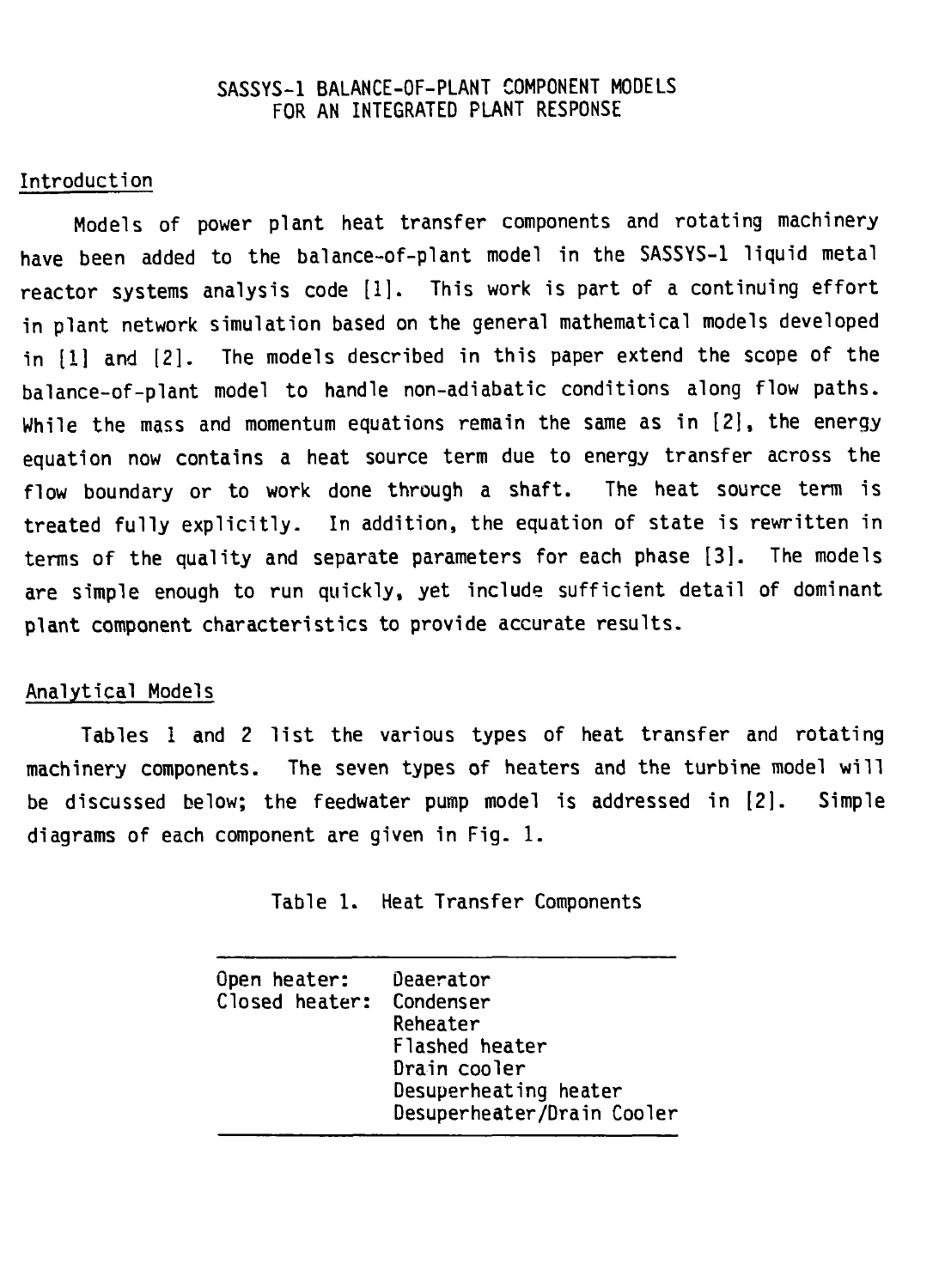**Feedwater Pump Turbine**

## **Heat Transfer Component Models**

**Heaters fall into two classifications: open heaters and closed heaters. The term "open heater" refers to the fact that there is no distinction between tube and shell sides, so that hot fluid and cold fluid entering the heater mix together. As seen in Fig. la, an open heater is actually a closed volume containing liquid and vapor at saturation conditions. The term "closed heater" indicates that hot and cold fluids are separated between a tube side and a shell side. Heat transfer occurs across the tube without contact between hot and cold fluids. Closed heaters are shown in Figs, lb through lh. They consist of a closed volume, or shell side, and a tube bundle, or tube side. Flow is carried into and out of the tube bundle by pipes which lie outside the heater boundary.**

**The following assumptions are made in all seven heater models. Flow is incompressible on both shell and tube sides. Any two-phase fluid entering on the shell side instantaneously separates into liquid and vapor, and a new thermal equilibrium is reached immediately. The two-phase interface serves as the reference point for the saturation pressure. The momentum equation governing flow entering and exiting the shell side accounts for elevation pressure differences as gravity heads. Each phase is at a uniform temperature and enthalpy.**

**The tube bundle is modelled as a single tube. Mass flux and pressure drop in the tube are the same as in the tube bundle, and the mass of the metal tubing is also conserved. These constraints do not allow tube length or surface area to be conserved, and so the tube surface heat transfer area is corrected to simulate the bundle heat transfer area through the use of calibration factors which provide an effective thermal resistance for conduction heat transfer.**

**Details of each heater will now be described, beginning with the simplest model, the deaerator, and progressing to the more complex models.**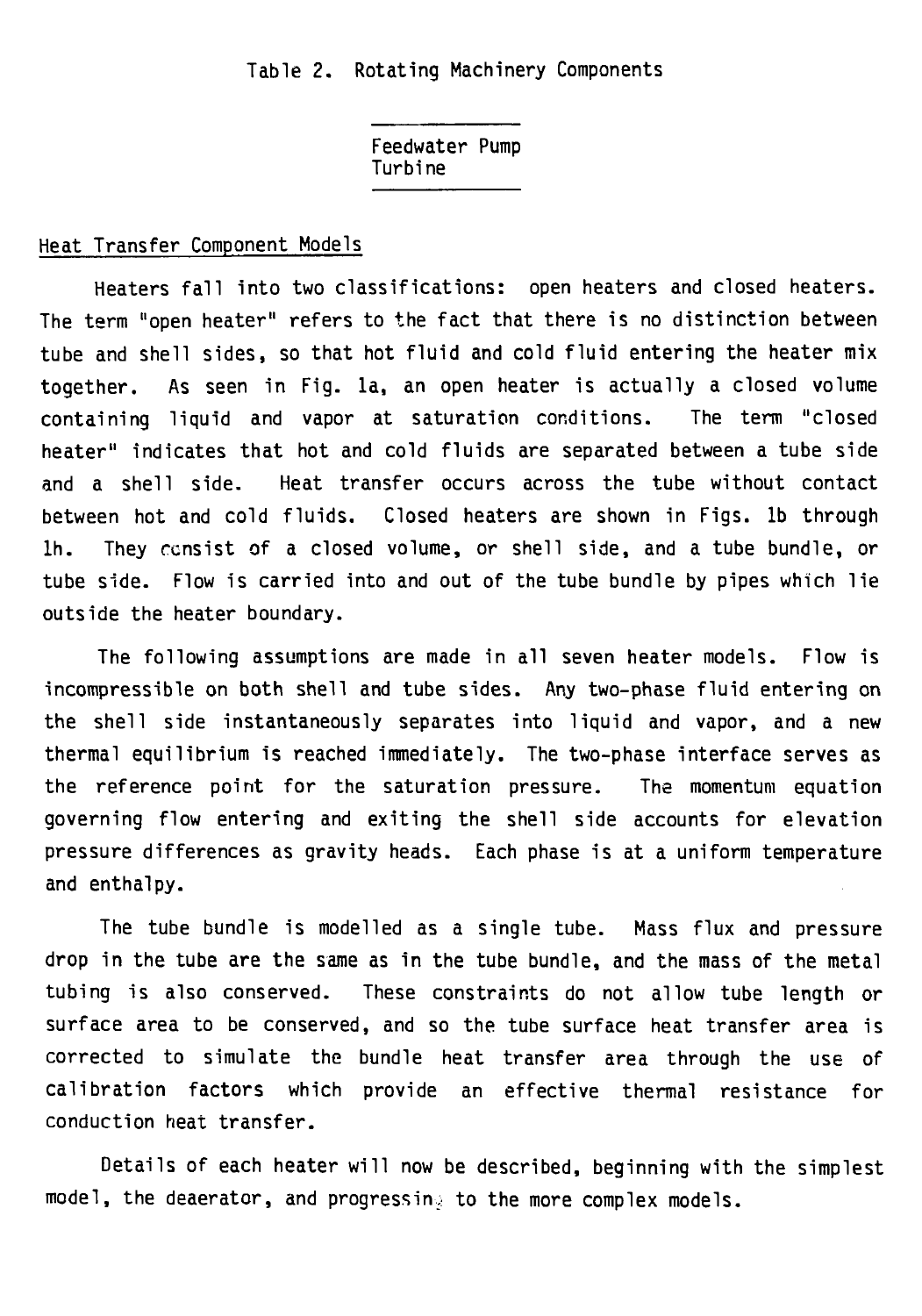### Deaerator

A deaerator is used to remove dissolved gases from an incoming fluid. This heater is a right circular cylinder standing on end, as shown in Fig. la. Normally, each flow opening is located entirely within either the liquid or the vapor region; however, as the two-phase level moves during a transient, it may intersect an opening, causing two-phase fluid to flow out of the deaerator. Under these circumstances, the model assumes a slip ratio of one for the two-phase fluid and uses area weighting to compute the quality of the exiting fluid. The closed heater models treat two-phase outlet flow this same way.

The dezerator and the closed heater models must also cope with small imbalances between incoming and outgoing energies in the steady state. These imbalances are caused by small uncertainties in the correlations for thermodynamic properties. The heater models solve this problem by introducing a pseudo-heat conduction energy transfer term. The temperature gradient between the heater and the ambient conditions serves as the driving force, and the code computes a pseudo-heat transfer coefficient which will give a steadystate energy balance. The coefficient is positive if energy is accumulating and negative if energy is draining. This coefficient is then kept constant throughout the transient.

## Condenser

A condenser is used to convert steam from the turbine to liquid. As shown in Fig. lb, a condenser is a box with a tube bundle passing horizontally through it; this is essentially a deaerator with a tube bundle running through the vapor region. The tube bundle may have bends in it. The fluid on the tube side is assumed to be single phase. The tube bundle is assumed to be contained entirely in the vapor region, so a condensation heat transfer coefficient is used on the shell side if the temperature on the tube side is lower than the shell side vapor temperature, and a coefficient computed from the Dittus-Boelter equation is used if the tube side temperature is higher than that on the shell side. In either case, the heat transfer coefficient must be adjusted in the steady state so that the tube side temperature distribution is consistent with the temperatures in the remainder of the plant.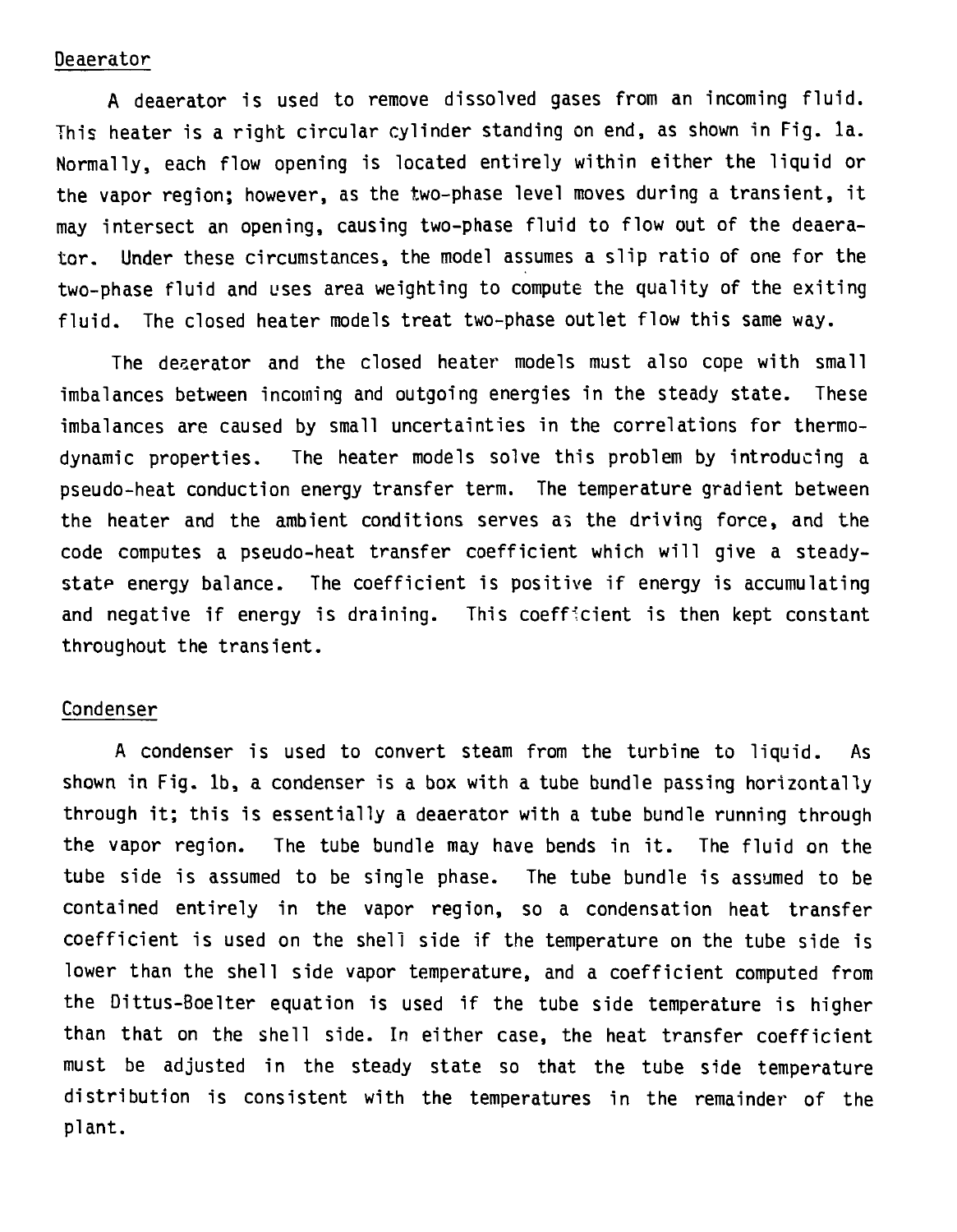**The heat transfer coefficient on the tube side is calculated using the Dittus-Boelter correlation. Heat transfer between the tube side and the shell side is assumed to take place through the mechanism of radial conduction only; axial conduction is neglected. The tube side is discretized as shown in Fig. 2, and the temperature distribution on the tube side is determined using the differenced form of the basic heat conduction equation,**

$$
m_{it} \frac{dh_{it}}{dt} = Q_{it} + w (h_{i-1,t} - h_{it}) \tag{1}
$$

**where**

$$
Q_{it} = \frac{T_{im} - T_{it}}{R_{it}}.
$$

**The tube metal temperatures T<sup>i</sup> <sup>m</sup> are computed from a similar set of equations,**

$$
Q_{\hat{i}s} = \frac{T_s - T_{\hat{i}m}}{R_{\hat{i}s}} \tag{3}
$$

**and**

$$
m_{\hat{t}m}C_m \frac{dI_{\hat{t}m}}{dt} = Q_{\hat{t}S} - Q_{\hat{t}L} \tag{4}
$$

**These equations apply to all closed heater models.**

**When the shell side is hotter than the tube side, it is assumed that no local boiling occurs on the tube side and that the condensate does not form a wetted perimeter along the tube outer periphery.**

#### **Reheater**

**A reheater is used to improve turbine performance by reheating the moist steam as it passes between stages of the turbine. The basic features of a reheater are depicted in Fig. lc. The shell side is assumed to be at a lower temperature than the tube side. In this type of heater, the shell side is all vapor, and the reheater appears to be little more than the vapor section of a condenser. However, there is one important difference: the fluid on the tube :;ide changes phase from steam to liquid as it passes through the reheater. Modelling this phase transition requires use of the energy equation; however,**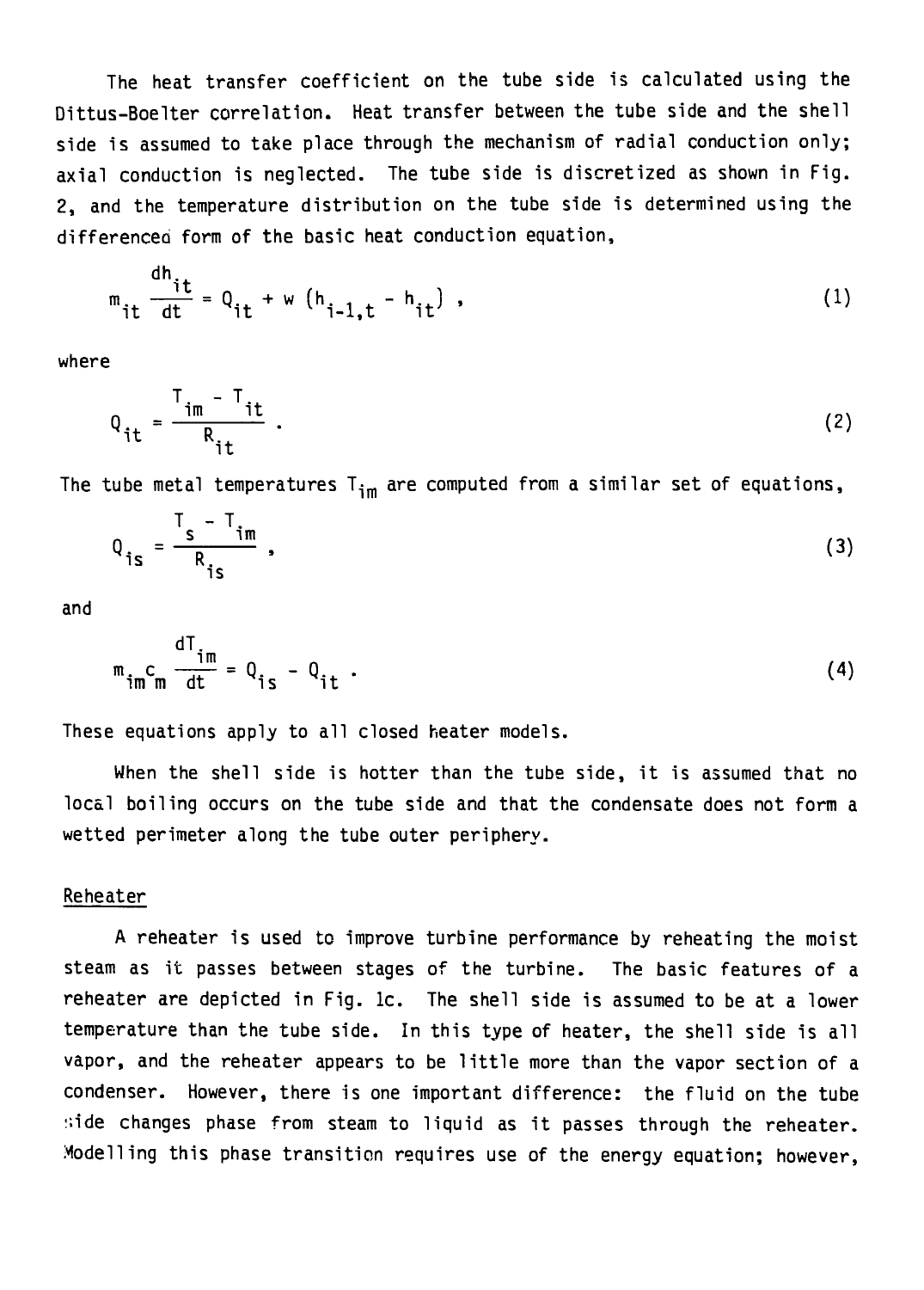**the energy equation in the balance-of-plant formulation is solved at flow junctions (such as the shell side of a heater), not along flow paths (such as the tube side). Therefore, the reheater is modelled in the configuration shown in Fig. Id. The shell side of Fig. lc becomes the tube side in Fig. Id, with steam flowing within the tube, and the tube side of Fig. lc becomes the shell side in Fig. Id. The shell side of Fig. Id then easily models the phase transition which occurs in the tube side of the reheater. The reconfiguration of the reheater to Fig. Id is done so as to conserve volume on both sides of the heater.**

**The model of Fig. Id is very similar to a condenser except that the tube side is vertical instead of horizontal. This means that the tube passes through both liquid and vapor. Since the tube side vapor is heated by the shell side fluid, the heat transfer coefficient on the shell side is computed from the Dittus-Boelter correlation in the liquid region and as a condensation coefficient in the vapor region. Usually, the two-phase interface will fall within one of the nodes which discretizes the tube side; in this case, the heat transfer coefficient within the node is an area-weighted combination of the condensation coefficient and the Dittus-Boelter coefficient.**

#### **Flashed Heater**

**A flashed heater is needed when liquid upstream of the heater shell side is above the shell side saturation point. The flashed heater allows the liquid to flash safely upon entering the heater. The geometry of the flashed heater is given in Fig. le. This is a right circular cylinder lying on the side, with a u-shaped tube bundle that is partially submerged in liquid and partially surrounded by vapor. The bundle enters and leaves the shell side through one end of the cylinder, with the entrance and exit at two different elevations.**

**The tube-side fluid is assumed single phase, and fluid can enter at either the lower or the upper elevation. These assumptions are also made in the drain cooler, desuperheater, and desuperheater/drain cooler models to be described in subsequent sections.**

**If the tube side is cooler than the shell side, the heat transfer coefficient along the tube surface is computed as for the reheater. If the tube side is hotter than the shell side, the coefficient within the vapor region is**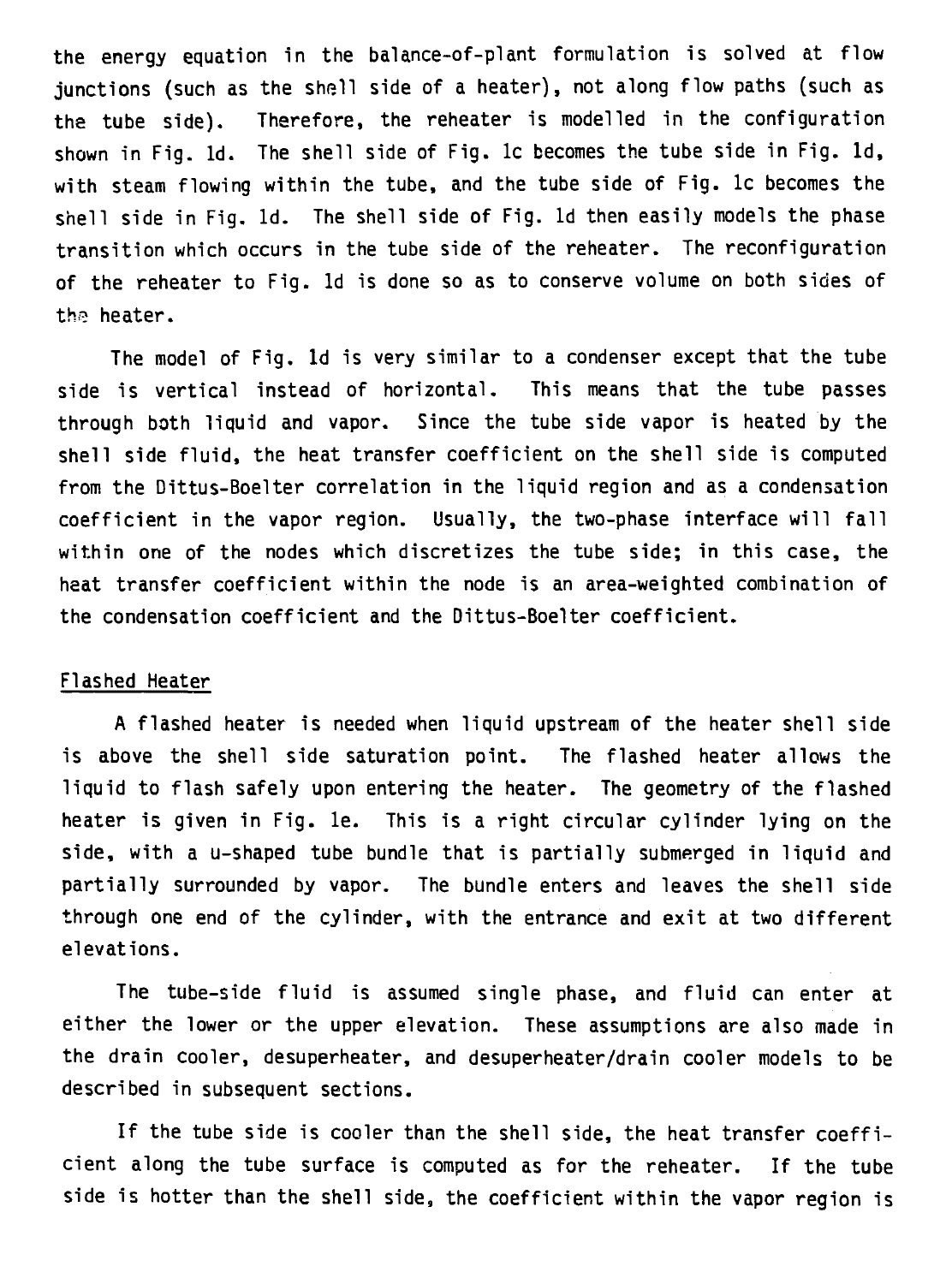**calculated from the Dittus-Boelter equation, and in the liquid region, a boiling heat transfer coefficient from the water pre-DNB correlation [4],**

$$
h = (e^{P/(8.7 \times 10^6)}/22.65)q^{0.5}
$$
 (5)

**is used.**

**Predicting the level of the two-phase interface is a difficult problem in a heater of this configuration for two reasons. First, the cross-sectional area parallel to the cylinder axis varies in the vertical direction (remember, the cylinder is lying on the side), and so the area as a function of vertical position must be found from a transcendental equation. A non-iterative scheme has been developed to solve this equation. Second, the volume taken up by the tube bundle must be considered when determining the two-phase level. In order to simplify the calculation, the void fraction is taken to be the ratio of the vapor volume divided by the vapor volume plus the liquid volume (rather than dividing by the total volume, which is the sum of the volumes of vapor, liquid, and tube bundle) when the interface falls between the bundle inlet and outlet. This amounts to assuming that the tube bundle is uniformly distributed throughout the region between the bundle inlet and outlet. The interface position can then be computed from the geometry and the void fraction.**

#### **Drain Cooler**

**When the shell side outlet liquid from a heater must be sufficiently subcooled so as to remain liquid at the lower pressure of a downstream component, a drain coaler is needed.**

**As shown in Fig. If, the drain cooler configuration is identical to that of the flashed heater with the addition of a fixed volume drain in a lower corner of the cylinder. The top of the drain extends horizontally across the cylinder perpendicular to the cylinder axis (see end view in the same figure). The drain is separated from the remainder of the shell side except for a flow inlet which brings saturated liquid from the heater into the drain. There is also a flow outlet which carries liquid out of the drain and away from the heater. Inlet and outlet flows must always be equal. Liquid within the drain is subcooled. One end of the tube bundle passes through the drain, as seen in Fig. If.**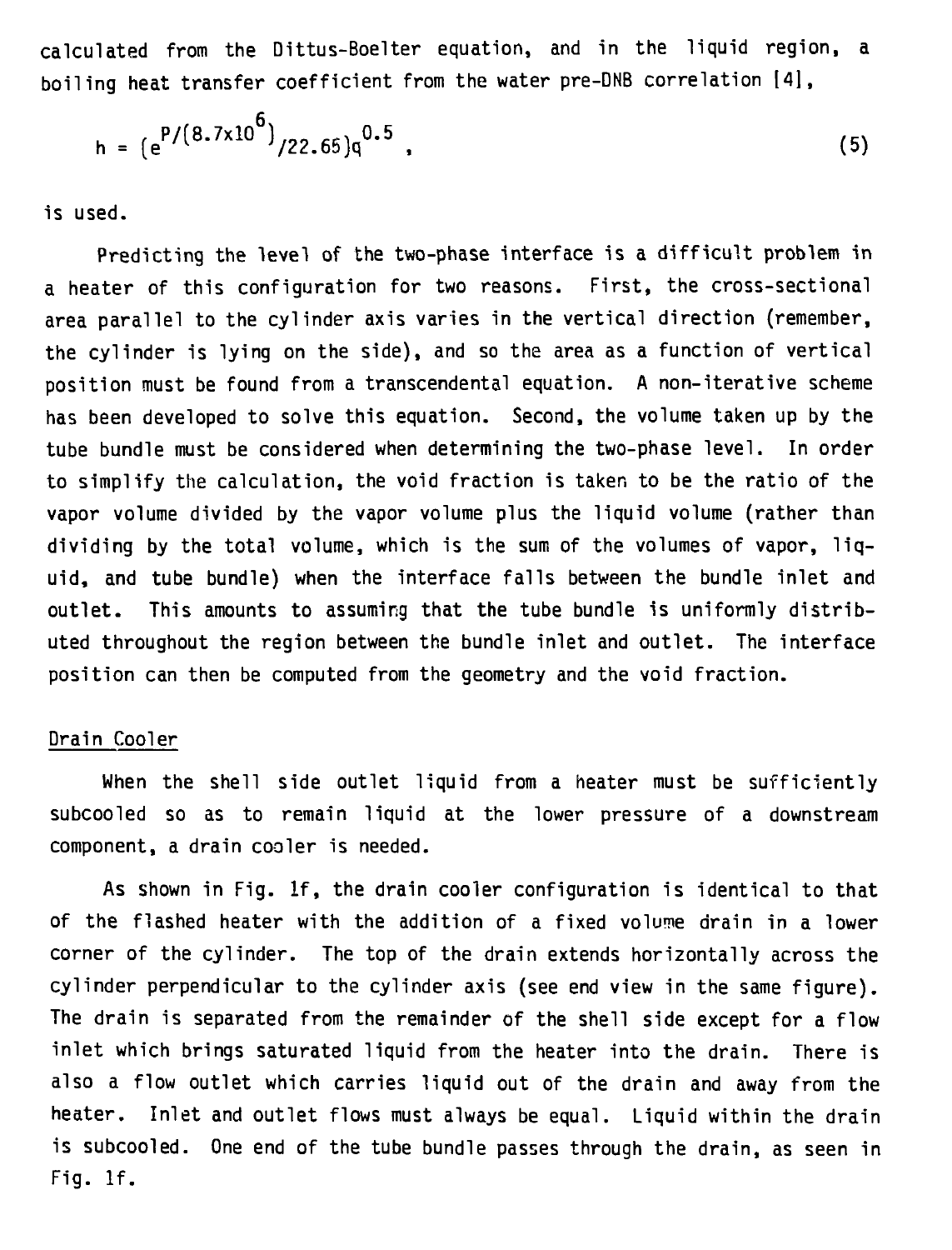A one-node energy equation,

dh

$$
m_{D} \frac{dn}{dt} = Q_{D} + w_{D} (h_{in} - h_{D}), \qquad (6)
$$

**is used on the shell side along the tube within the drain. On the tube side, the multi-node treatment is retained. A heat conduction heat transfer coefficient is computed from the Dittus-Boelter equation on the shell side of the tube surface regardless of whether the tube side is hotter or colder than the shell side.**

**Adjustments are made separately to the drain and to the remainder of the shell side in order to achieve a steady state energy balance which is consistent with conditions in the remainder of the plant. First, the code computes a calibration factor to adjust the tube surface heat transfer area within the drain to achieve an energy balance just in the drain. Then, energy is balanced in the remainder of the heater by computing a separate tube surface heat transfer area calibration factor plus a pseudo-heat transfer coefficient to account for the uncertainties in the properties correlations.**

**The level of the two-phase interface is found as described for the flashed heater except now the calculation is further complicated by the need to account for the geometry of the drain.**

### **Desuperheatinq Heater**

**A desuperheating heater is needed when the steam entering the heater shell side is highly superheated. The entering steam is initially contained in a desuperheating region, where it transfers heat to the tube side fluid rather than dissipating heat to the shell side saturated steam. Steam moving from the desuperheating region to the main section of the shell side is near saturation. The desuperheating region also protects the remainder of the heater from being damaged by highly superheated steam.**

**The desuperheating heater is diagrammed in Fig. lg; it can be summed up as a drain cooler turned upside down. Instead of a drain at the bottom, it has a desuperheating region at an upper corner. The desuperheating region is filled with superheated vapor at the saturation pressure of the heater twophase interface. Normally, the tube side is filled with a single phase fluid which is cooler than the vapor in the desuperheating region. All other aspects of the drain cooler model apply to the desuperheating heater.**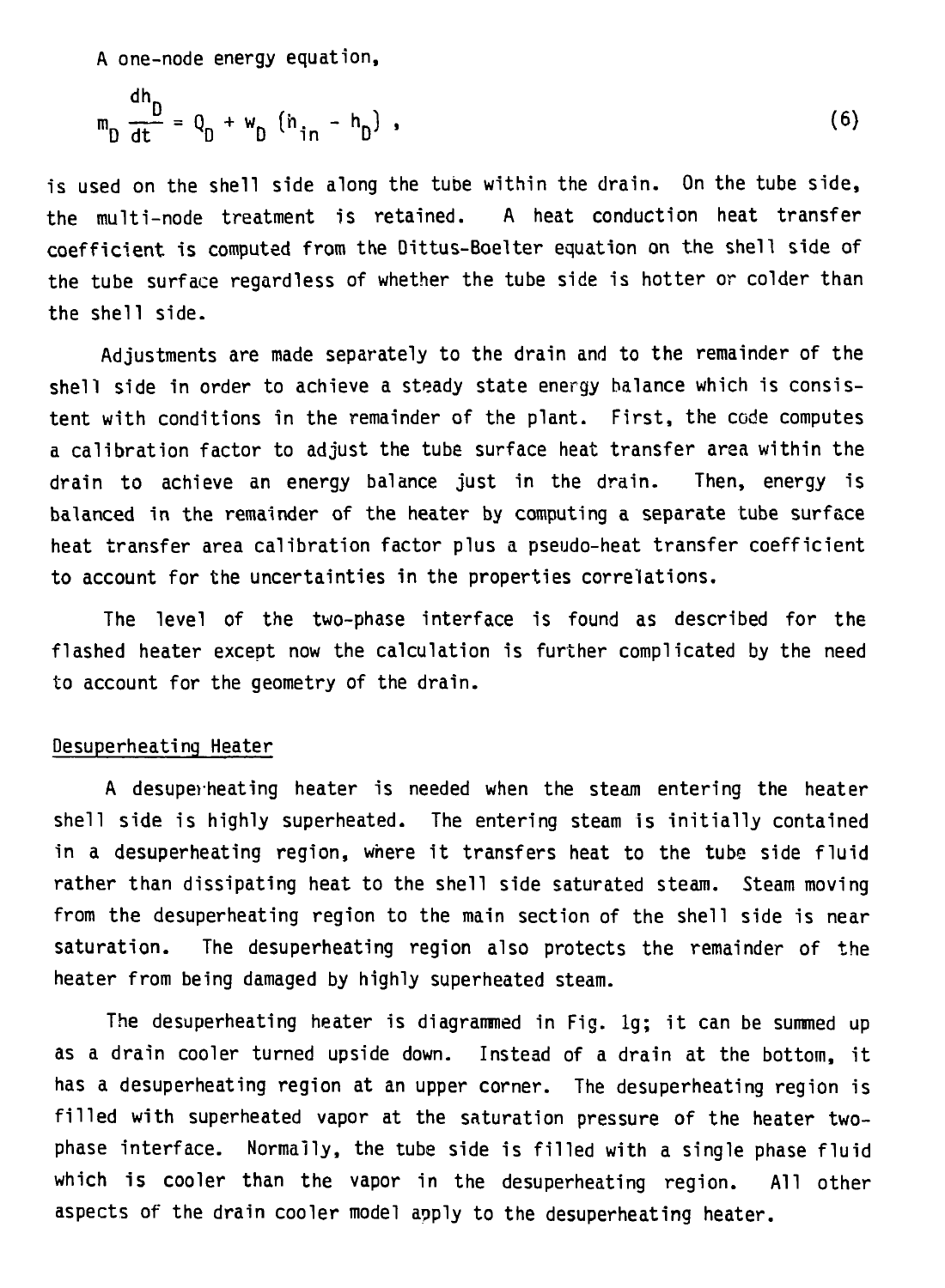#### **Desuperheater/Drain Cooler**

**This heater is pictured in Fig. Ih and is a combination of the drain cooler and the desuperheating heater. All details discussed above for these two models apply also to the desuperheater/drain cooler. Two additional points to note are that 1) the mass flow rate entering the desuperheating section can differ from that entering the drain, and 2) separate calibration factors are used in the desuperheating section and in the drain for adjusting the tube surface heat transfer area to conserve energy.**

# **Rotating Machinery Model Turbine**

**A turbine is composed of many stages driving one rotor which extracts work from the flow. A series of volumes is used to model the various stages in the turbine. The stages are connected by nozzles which permit both nonchoked and choked flow. Compressible flow is now very important in describing the flow behavior in the nozzles. Separate correlations based on thermodynamic conditions at the inlet are used for the nozzle flow depending on whether the flow is choked or not and whether the fluid is single phase or two phase. Turbine efficiency is based on losses to isentropic expansion and shaft work is then calculated using quasi-empirical correlations for stage efficiency. Stage efficiency is affected by many less factors like rotation loss and moisture loss. Steam at the extraction ports is treated as incompressible flow.**

### **Integrated Test Problem**

**All heater models have been tested as standalone models, and the condenser, deaerator, and drain cooler have been operated as part of an integrated test problem which simulates an entire LMR plant. The configuration of the water side of the integrated test problem is diagrammed in Fig. 3a.**

**Heaters 1 to 3 are drain coolers. The system contains subcooled water except on the shell side of all heaters and in the line beyond the saturation point inside the steam generator. The lines which bleed two-phase fluid from the turbine to the heaters (shown as dotted lines) are represented by flow boundary conditions, as shown in Fig. 3b. This schematic depicts the**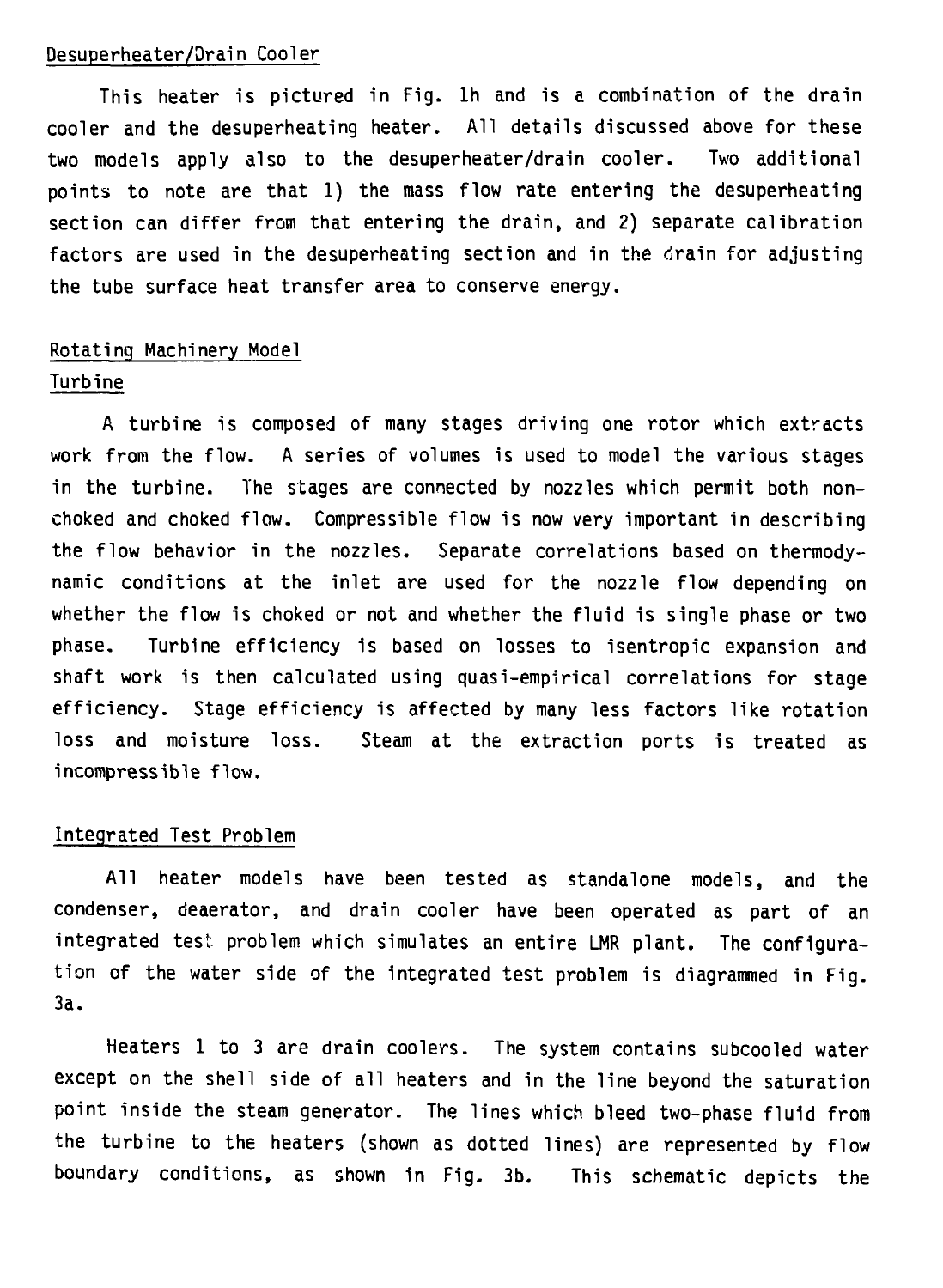**nodalization diagram of the discretized system. See Ref. [2] for an explanation of the discritization algorithm. The turbine is represented by a pressure boundary condition, as seen in Fig. 3b. The water side of the oncethrough steam generator [5] is explicitly coupled to the rest of the balance of plant.**

**The test problem begins with a 20 sec null transient, and then a 12.5% step load reduction (in 3 sec) in the turbine is induced to start the transient. This is done by partially closing the valve upstream of the turbine and simultaneously decreasing the flows in the flow boundary conditions over a period of 10 sec. The test represents a moderate transient in the plant system. The system has a large overall time constant of about 20 minutes. As shown in Fig. 4a, the power is slowly approaching a new steady state by the end of the calculation at 500 sec. The steam valve and feedwater pump flows shown in Fig. 4b make some slight adjustments during the null transient, then drop due to the load reduction and attain a new steady state by the end of the calculation. The net effect of the decrease in reactor power and flow through the steam generator is to increase the steam generator outlet temperature, as shown in Fig. 4c; the inlet temperature remains constant due to the large time constant of the system. Figure 4d shows the pressure history of heater 1.**

**The calculation was done on a Cray-XMP mainframe computer. The CPU time for running the full SASSYS-1 code for this integrated plant model is about higher than real time.**

#### **Concluding Remarks**

**The models described in this paper have been shown to give consistent results and to be computationally efficient. Plans for future work include introducing a multi-node energy equation on the shell side of the drain and the desuperheating region in the appropriate heater models, providing for flow reversal, and improving timestep control to enhance the efficiency of the code. A more extensive model validation effort will also be undertaken.**

### **Acknowledgments**

**This work was supported by the U.S. Department of Energy, Technology Support Programs under Contract W-31-109-Eng-38. The author is indebted to**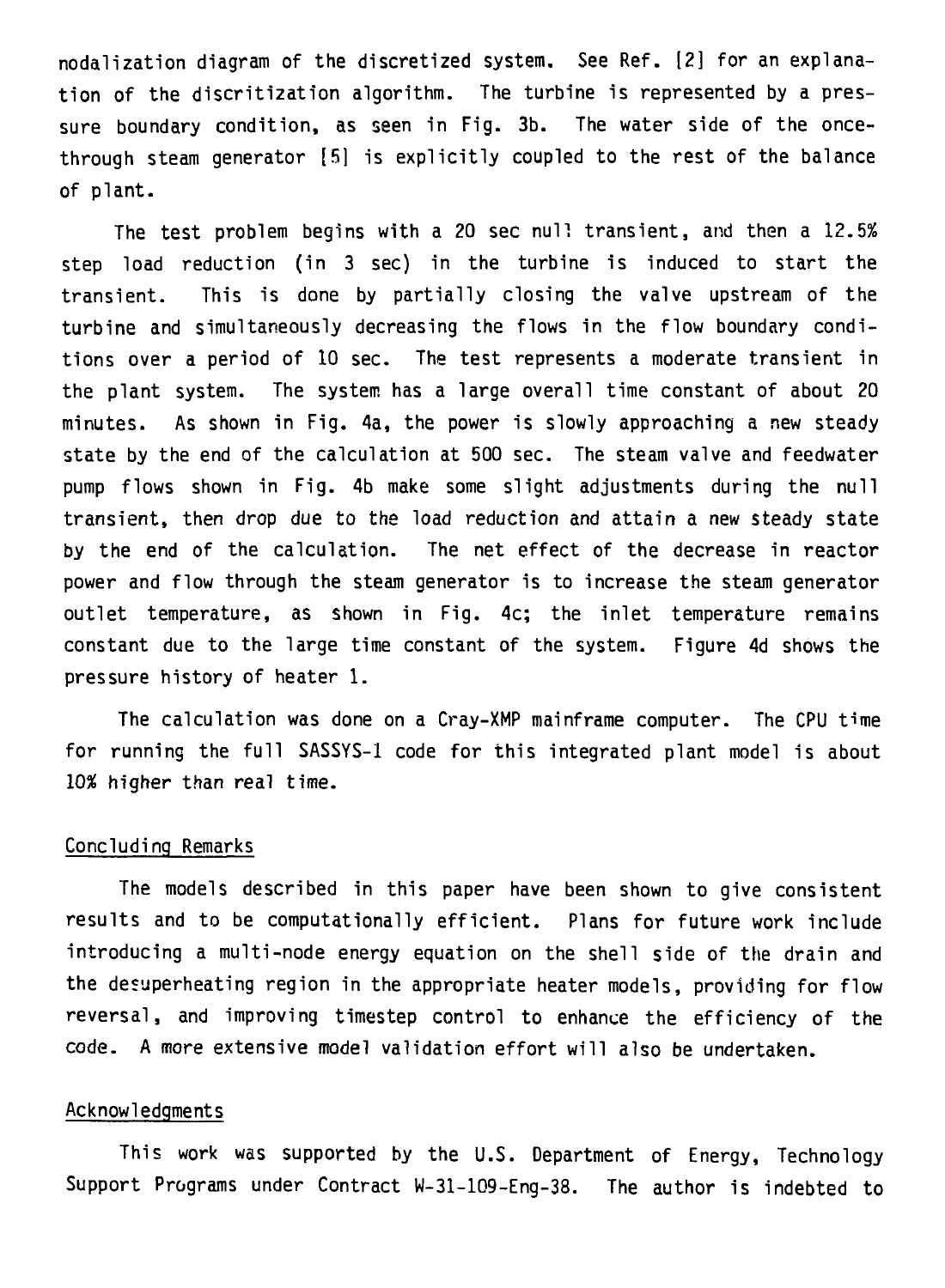**Dr. Laural Briggs for being so instrumental in the early phase of the model development and particularly later in performing the integrated test problem. Appreciation is deeply expressed to Dr. T. Y. C. Wei for the fruitful discussions and suggestions for the modelling. The author is also grateful to Dr. Wei for designing the test problems. Thanks are due to Goran Birgersson for his efforts in solving the transcendental equation for the two-phase interface, as in the flashed heater.**

# **Nomenclature**

| c           | specific heat (J/kgK)                                            |
|-------------|------------------------------------------------------------------|
| h           | enthalpy (J/kg), heat transfer coefficient (J/m <sup>2</sup> sK) |
| m           | $mass$ (kg)                                                      |
| P           | Pressure (Pa)                                                    |
| Q           | heat transfer rate $(J/s)$                                       |
| q           | heat flux $(J/m^2s)$                                             |
| R           | thermal resistance $(J/sK)^{-1}$                                 |
| $\mathsf T$ | Temperature (K)                                                  |
| t i         | time (s)                                                         |
| W           | flow rate (kg/s)                                                 |
| Subscripts  |                                                                  |
| D           | drain                                                            |

- **i ith node**
- **in inlet condition**
- **m metal tube**
- **s shell side**
- **t tube side**

# **References**

- **1. F. E. Dunn, F. G. Prohammer, D. P. Weber, and R. B. Vilim, "The SASSYS-1 LMFBR System Analysis Code," Proc. Intl. Topical Meeting on Fast Reactor Safety, CONF-850410, Knoxville, TN, pp. 999-1006, April 1985.**
- **2. L. L. Briggs, "A New Baiance-of-Plant Model for the SASSYS-1 LMR Systems Analysis Code," submitted to the 1989 AHS Winter Meeting.**
- **3. J. Y. Ku, unpublished information, 1988.**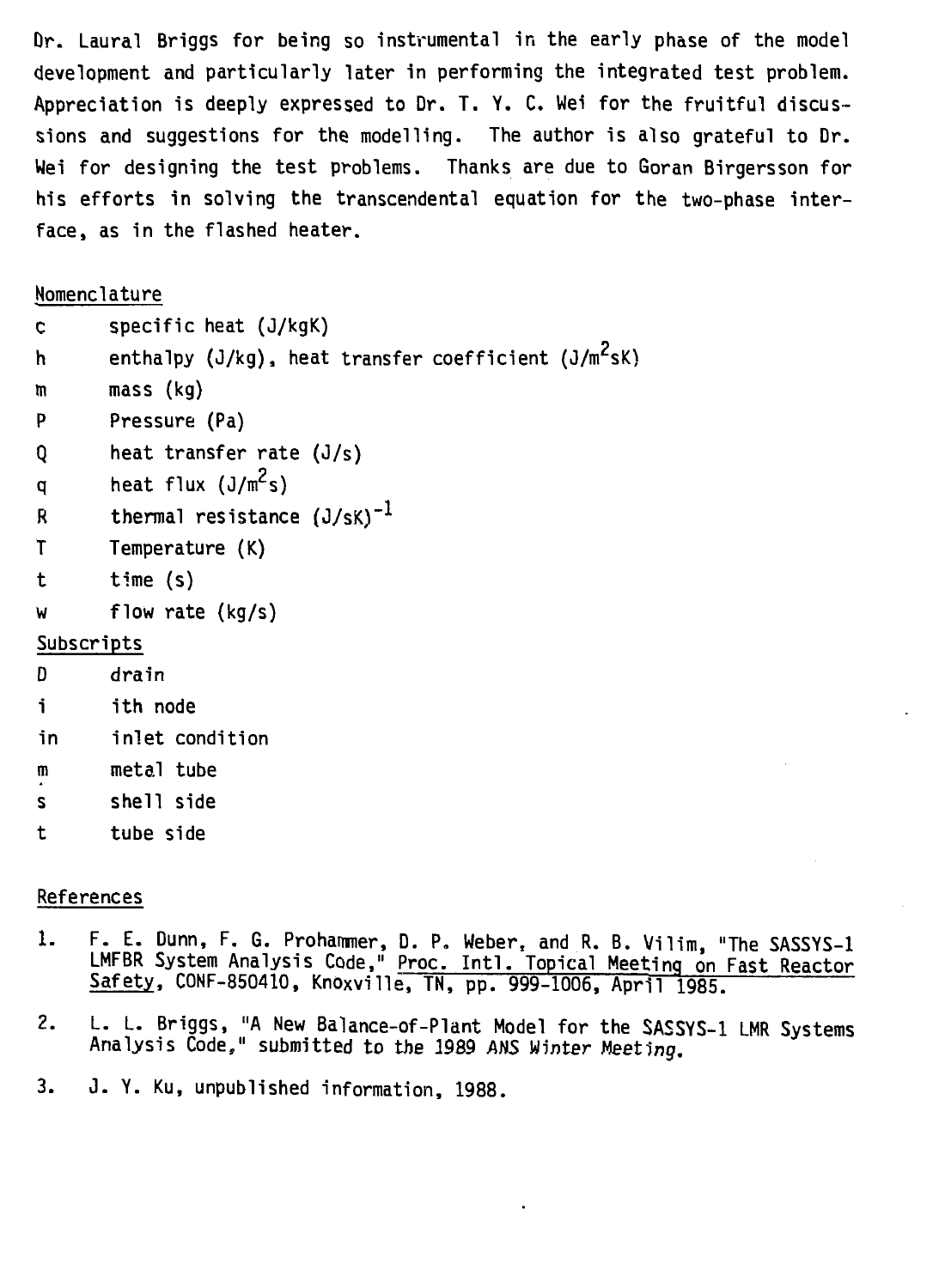- **4. 0. R. S. Thorn, W. M. Walker, T. A. Fallon, and G. F. S. Reising, "Boiling in Subcooled Water During Flow Up Heated Tubes or Annuli," Paper 6 presented at the Symposium on Boiling Heat Transfer in Steam Generating Units and Heat Exchangers held in Manchester, IMechE (London) 15-16 Sept. (1965).**
- **5. P. A. Pizzica, "An Improved Steam Generator Model for the SASSYS-1 Code," submitted to the 1989 ANS Winter Meeting.**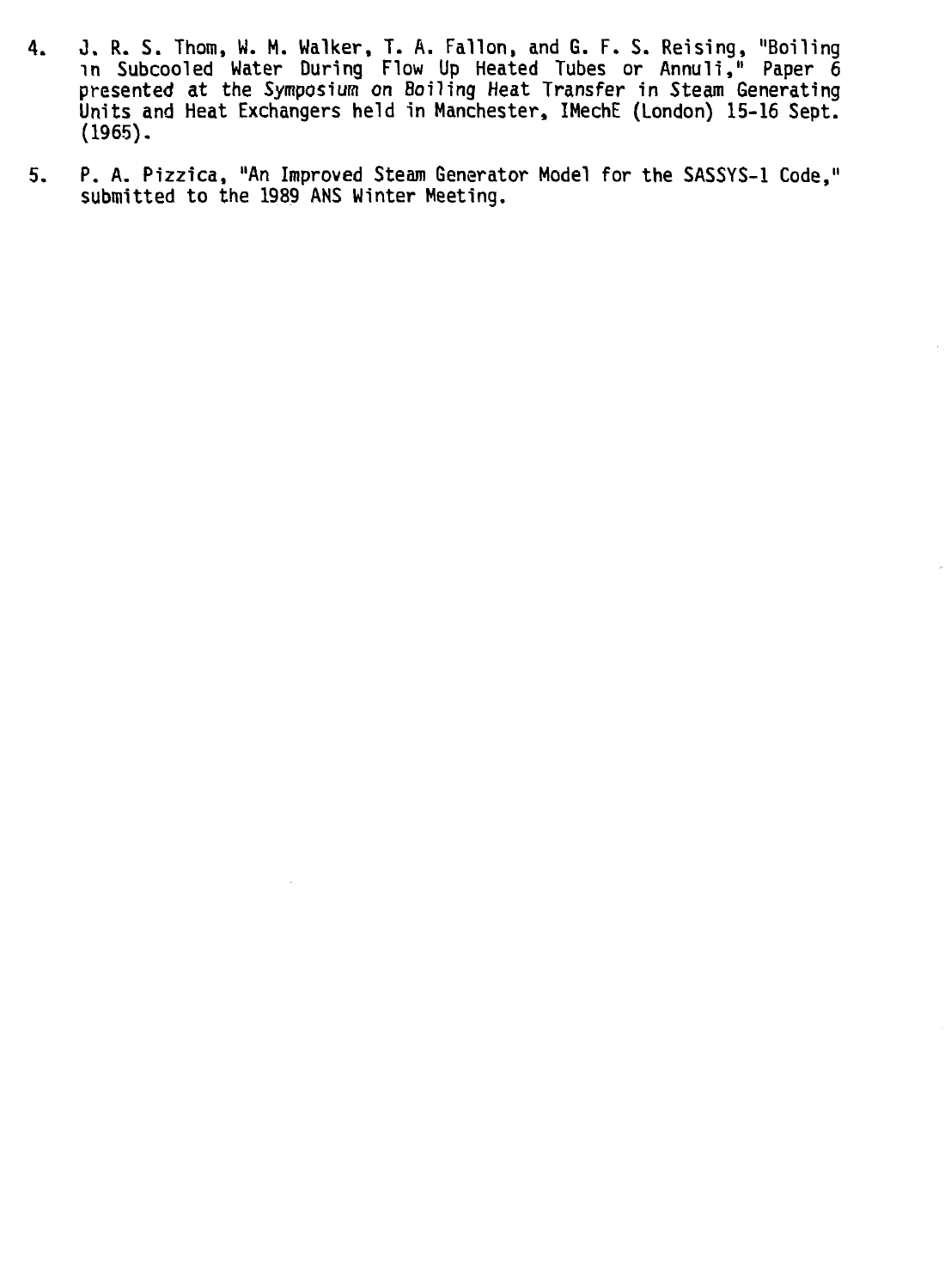

**Fig. le. Flashed Heater Fig. lg. Desuperheating Fig. lh. Desuperheater/ Heater Drain Cooler**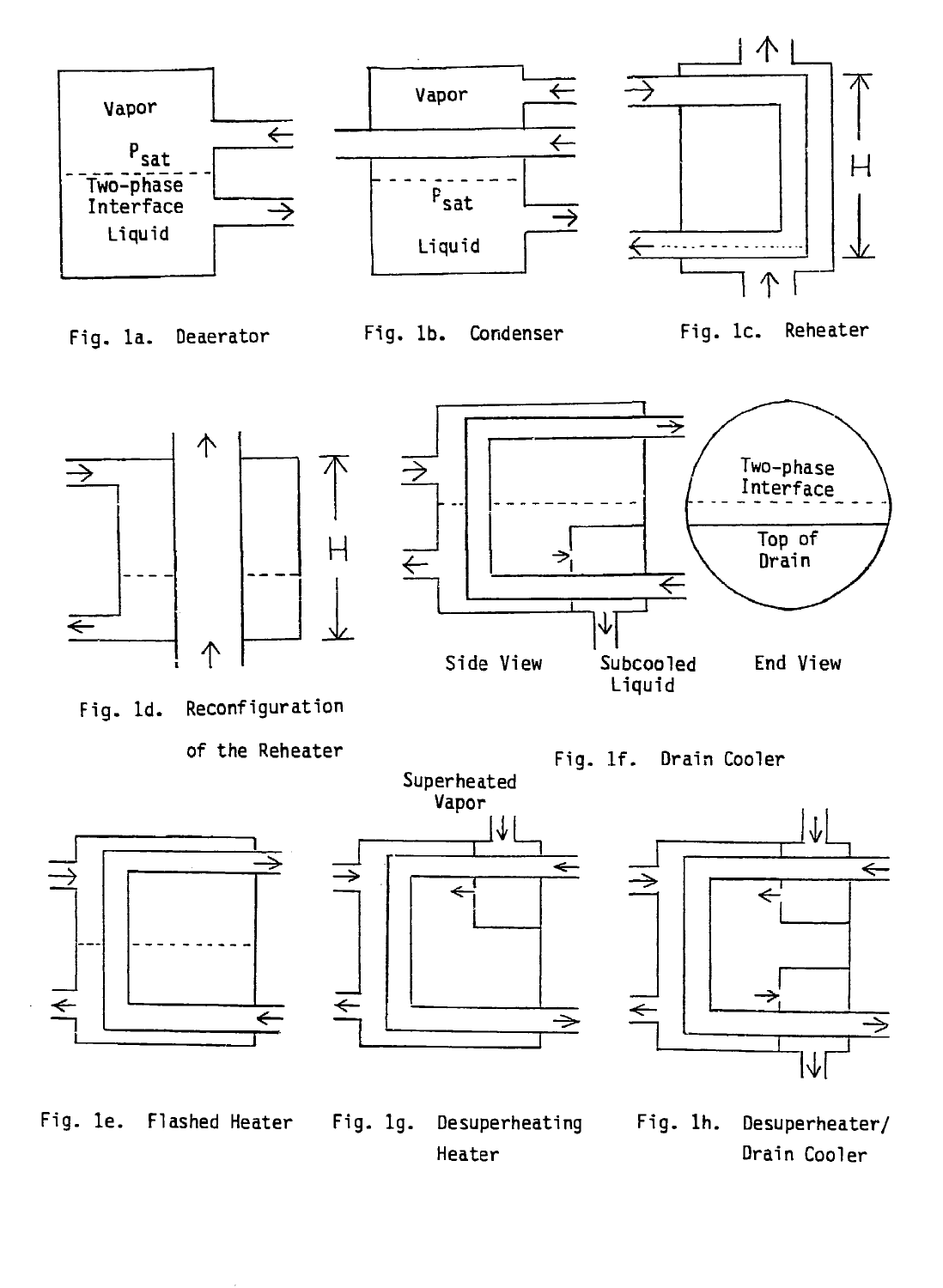

**Fig. 2. Tube Side Nodalization**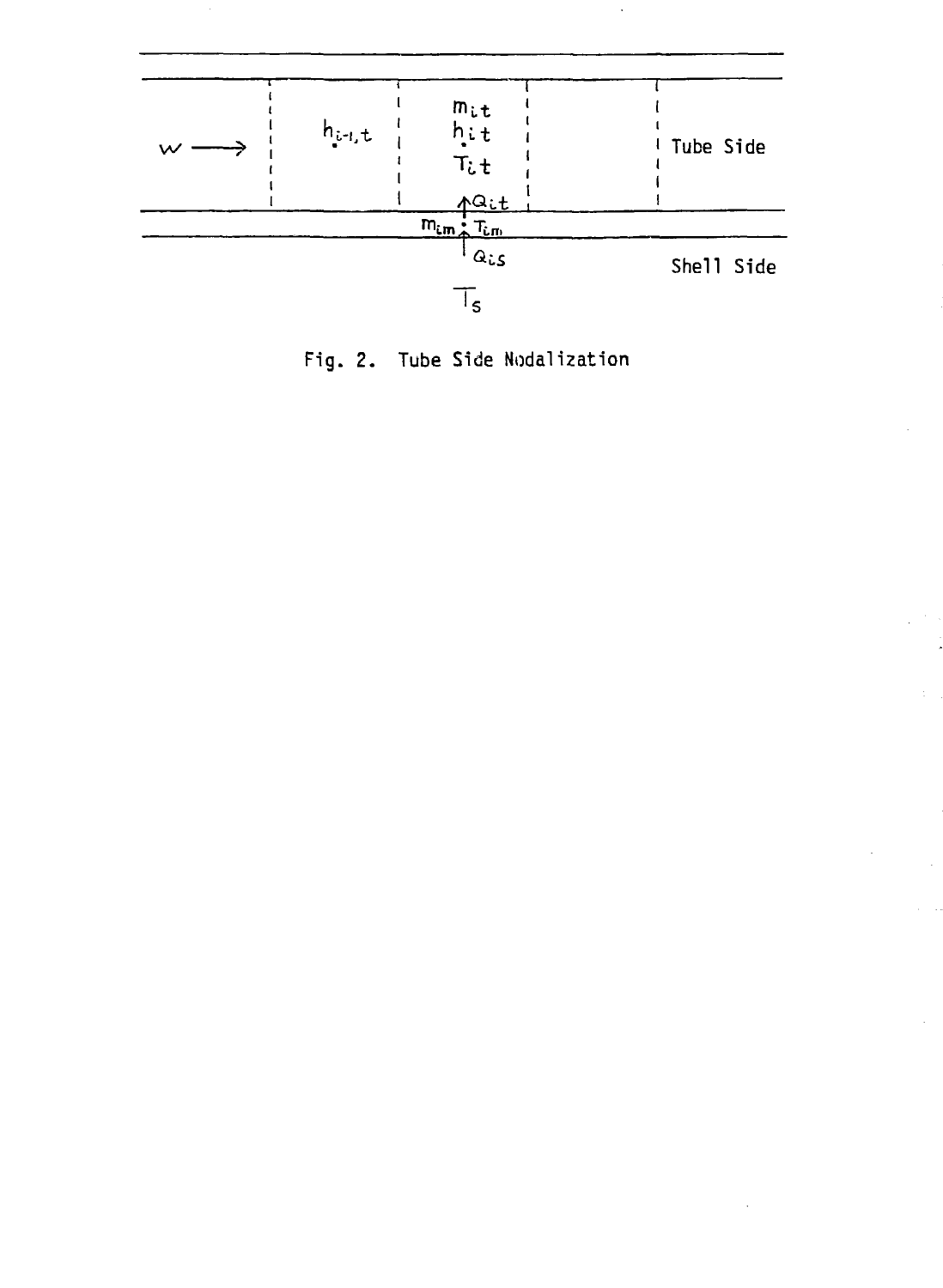

**Fig. 3a. Integrated Test Problem Configuration**



**Fig. 3b. Discretization of the Test Problem**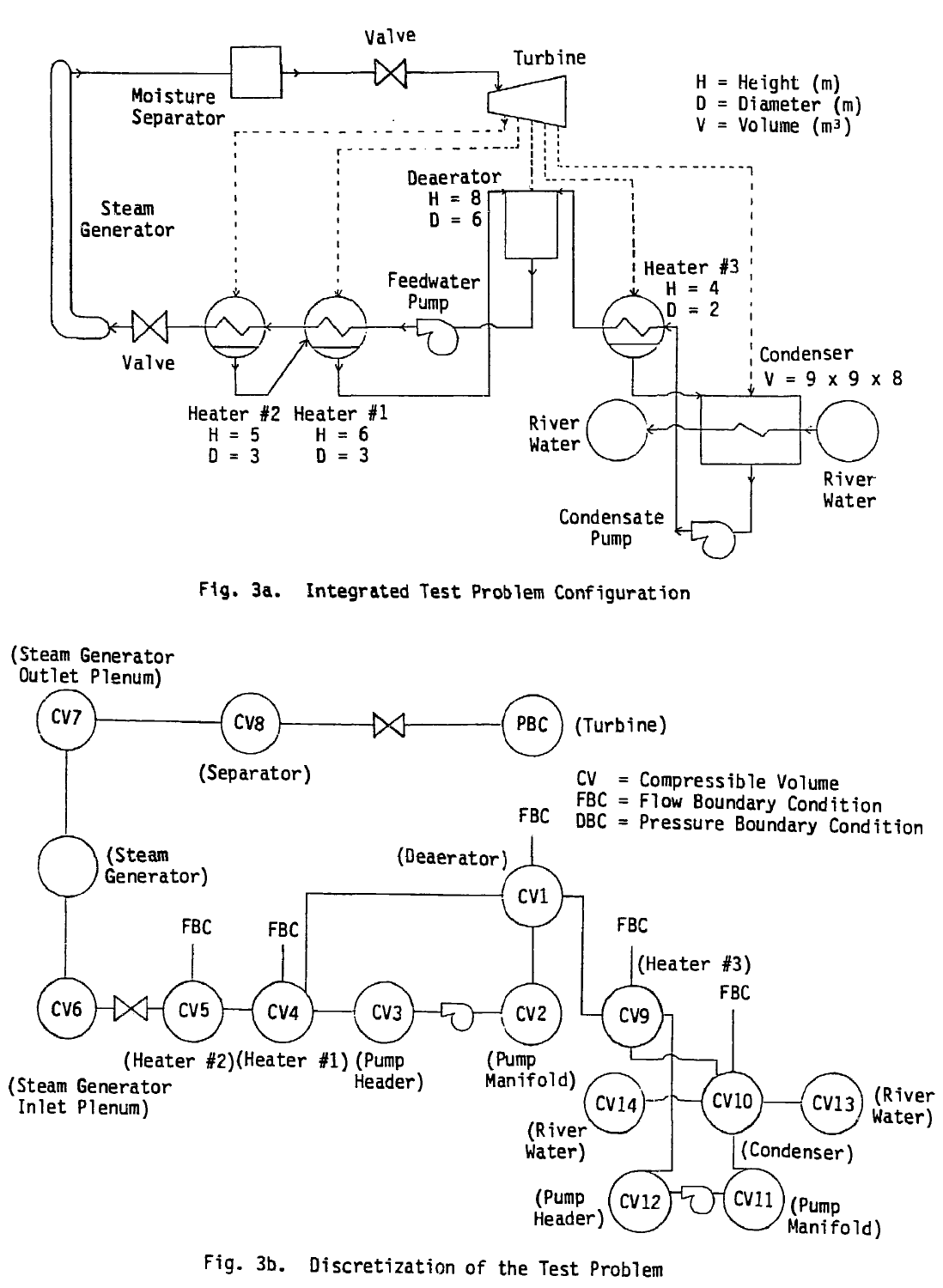



NORMALIZED POWER